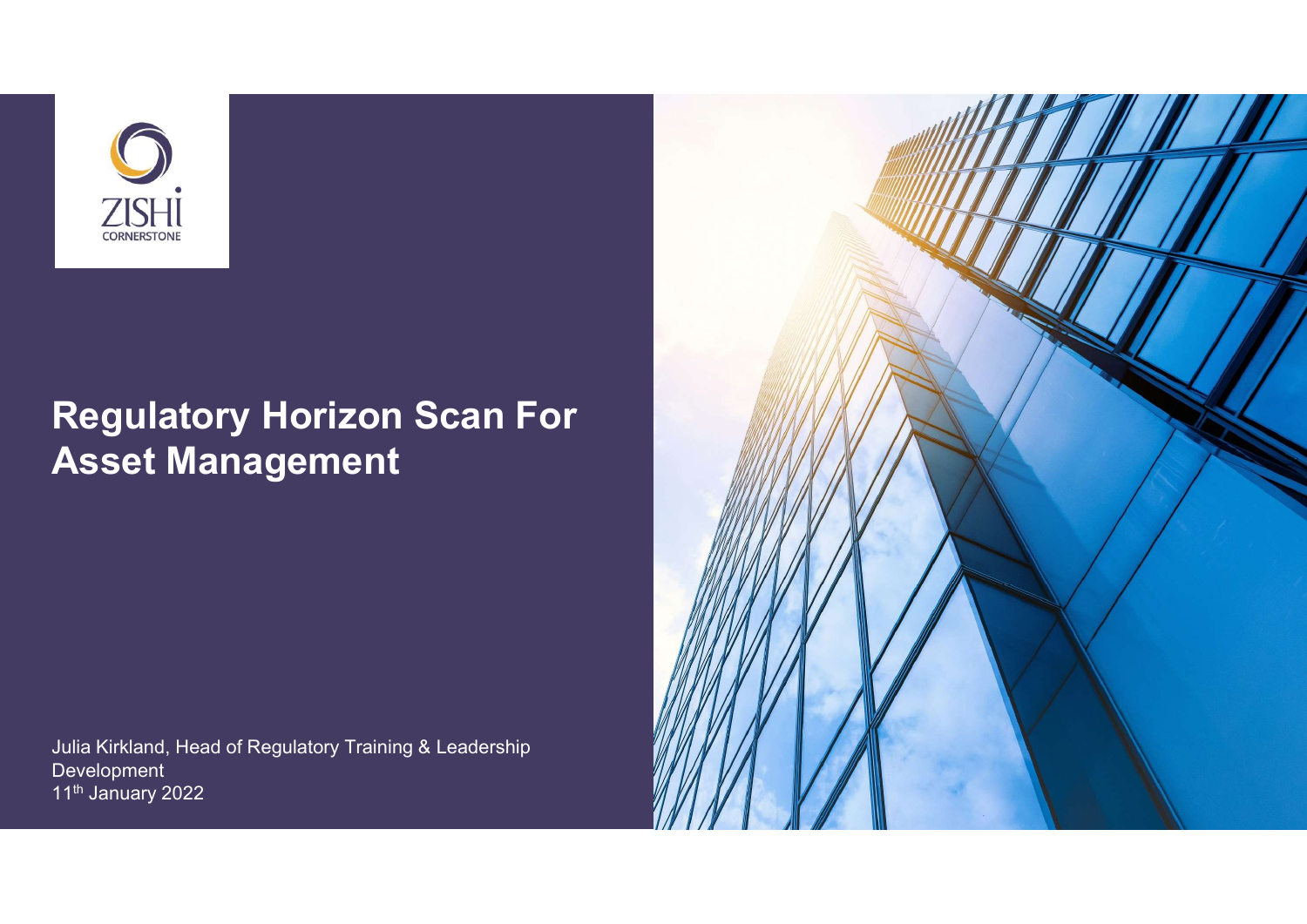

## Agenda

….. A whistle stop tour…

- Introduction of IFPR
- UK MiFID
	- **Possible further changes to required liquidity**
	- **Best Execution changes to reporting**
	- **-** Other likely changes?
- **examples 1980**<br>• Introduction of IFPR<br>• UK MiFID<br>• Possible further changes to required liquidity<br>• Best Execution changes to reporting<br>• Other likely changes?<br>• Changes to Appointed Representative Regime new reporting
- Intro of Long-Term Assets Funds from PS21/14
- Strategy for sustainable change and its impact on Asset Management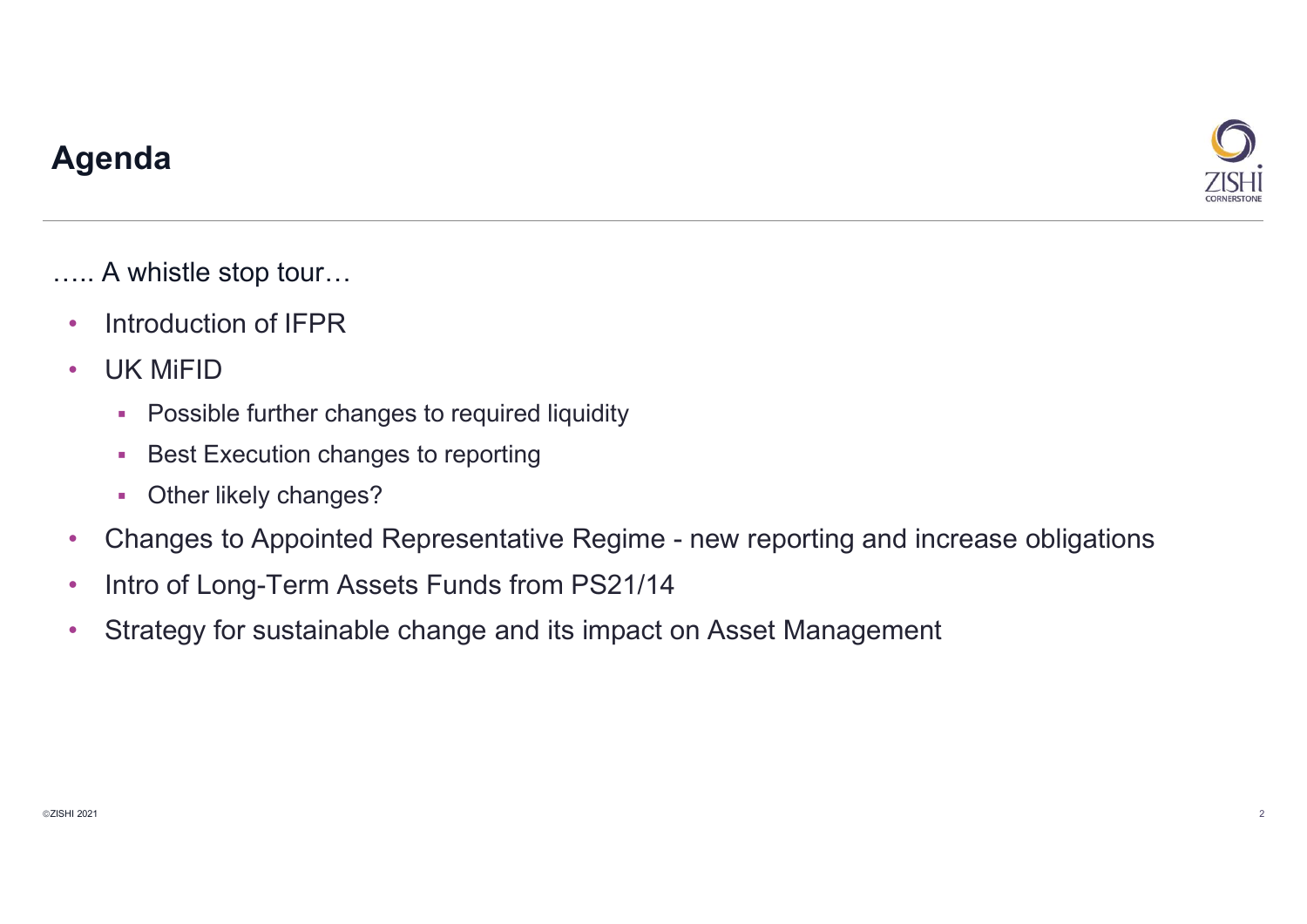

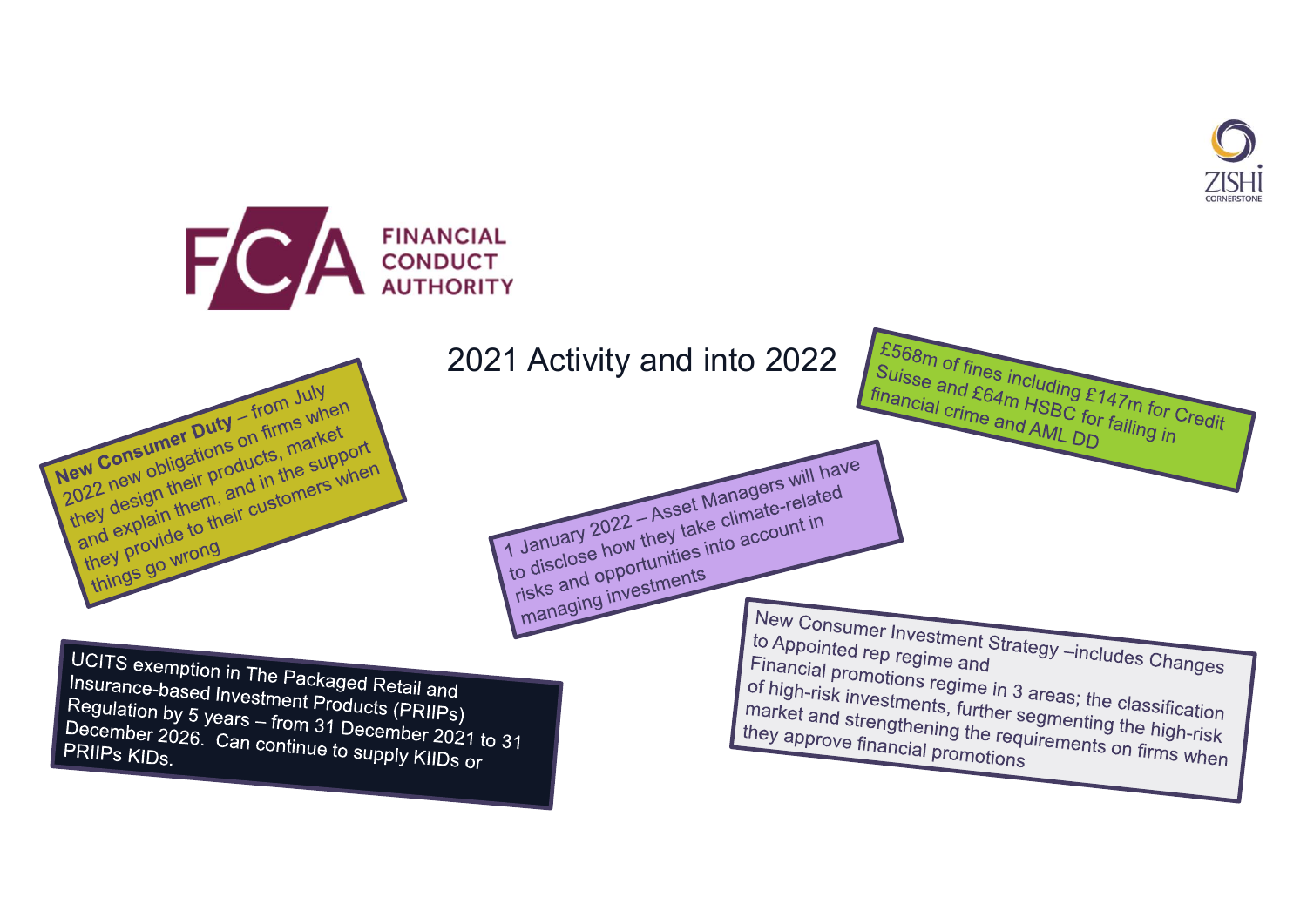Introduction Of IFPR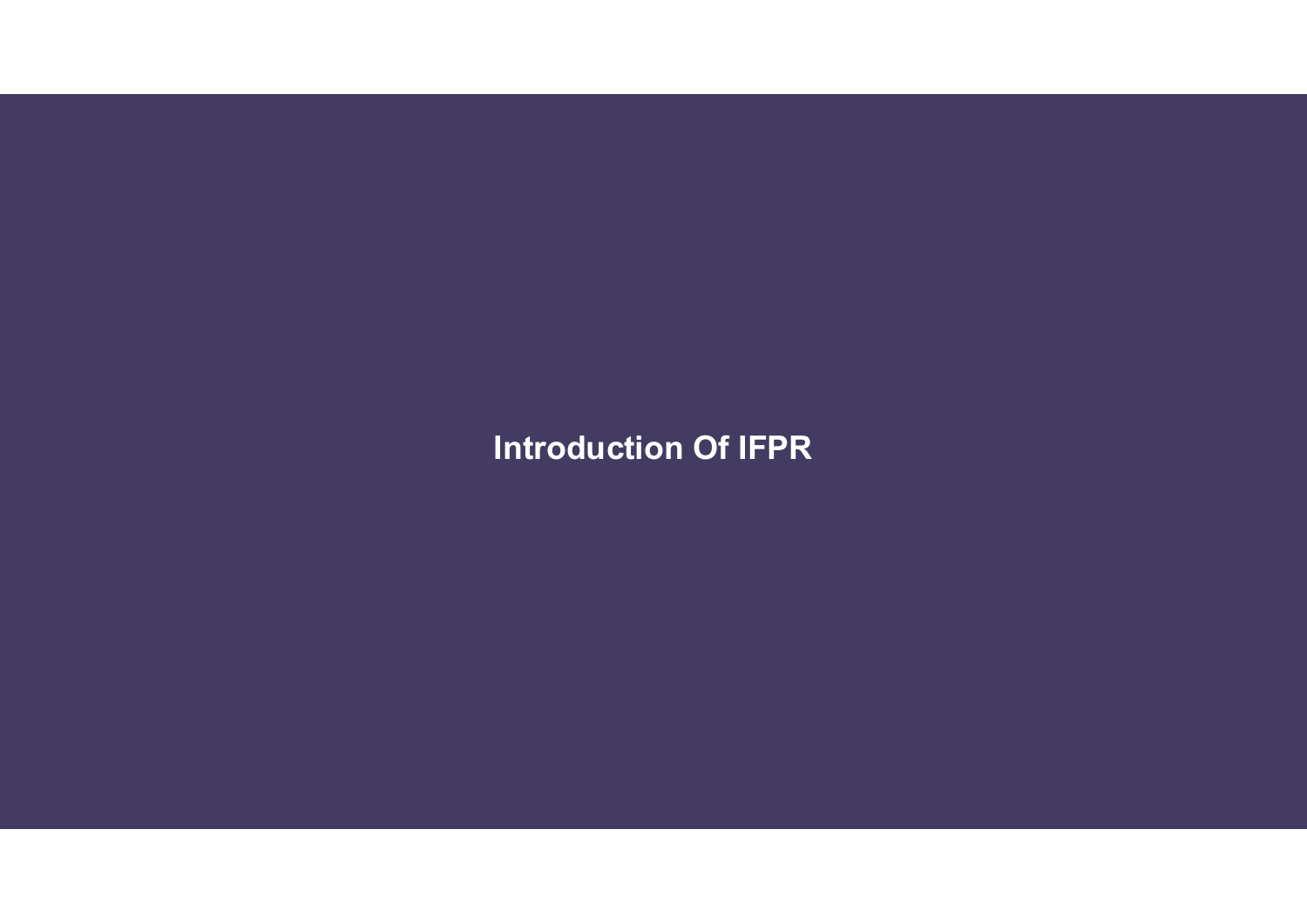## Investment Firm Prudential Regulation



- MiFID investment firms authorised and regulated by FCA **FOR EXAMPLE 1999**
- Collective Portfolio Management Investment Firms (CPMIs)
- Regulated and unregulated holding companies of groups that contain either of the above

The IFPR does not apply to PRAdesignated investment firms. They will remain subject to prudential supervision by the PRA.

- Introduces single prudential regime for all FCA investment firms with meaningful capital and liquidity requirements for the first time, commensurate with the potential harm they can cause
- Firms will be required to publicly disclose certain information on the following areas
	- risk management
	- own funds
	- own funds requirements
	-
	- governance arrangements
	- **Remuneration**
- ICAAP replaces by ICARA (individual capital and risk assessment)

## Who it applies to **Key changes** Material impact for asset managers

- Likely changes to risk management process and stress testing
- CIO should have been and continue to be involved in the K factor calculations and the new ICARA process
- Material Risk Takers and other Senior Staff aware of the disclosure requirements on their renumeration (review of renumeration policy)
- investment policy **and the set of the set of the set of the set of the set of the set of the set of the set of the set of the set of the set of the set of the set of the set of the set of the set of the set of the set of t** 
	- Adjustments made to allow for the public disclosure requirements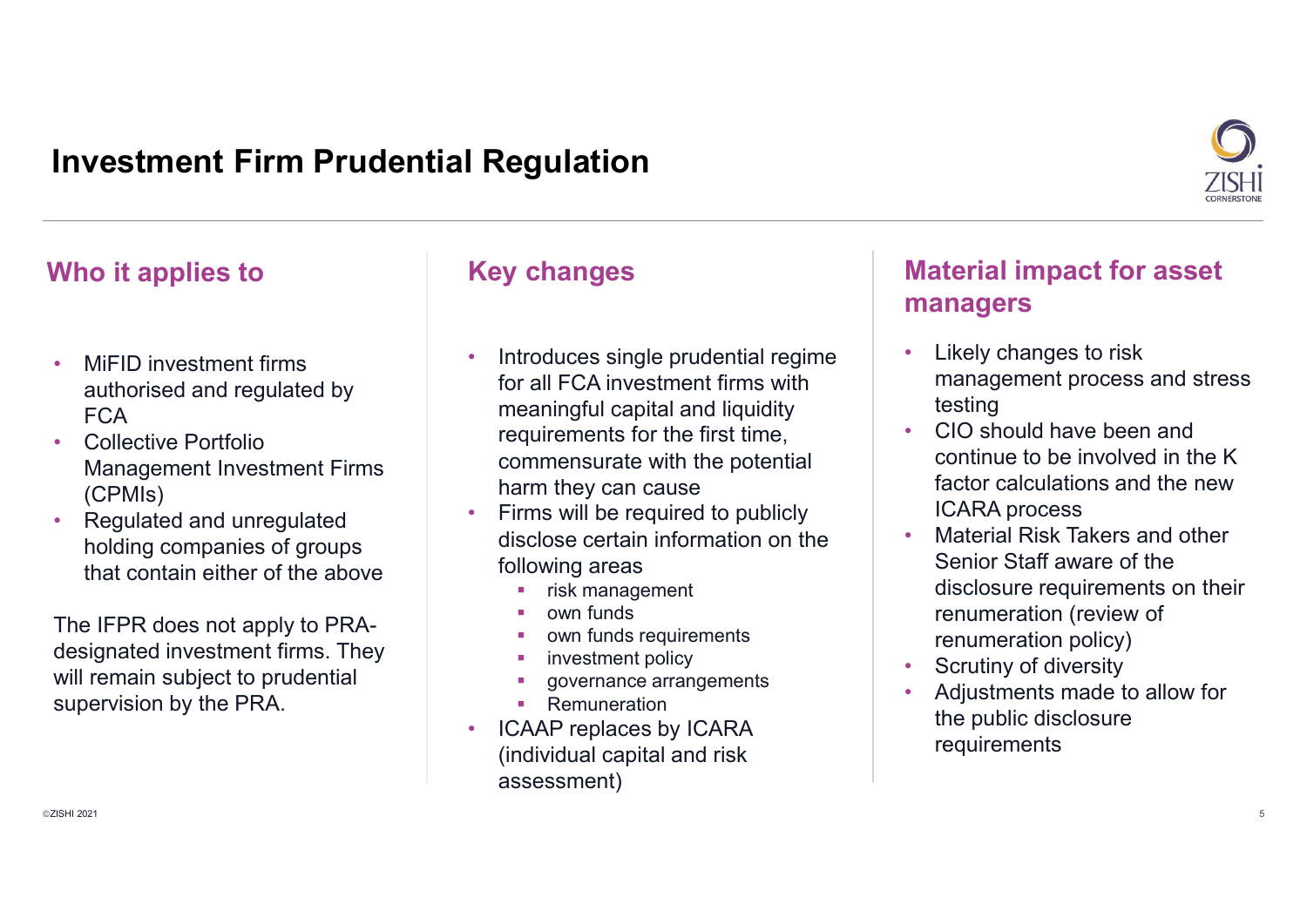# UK MiFID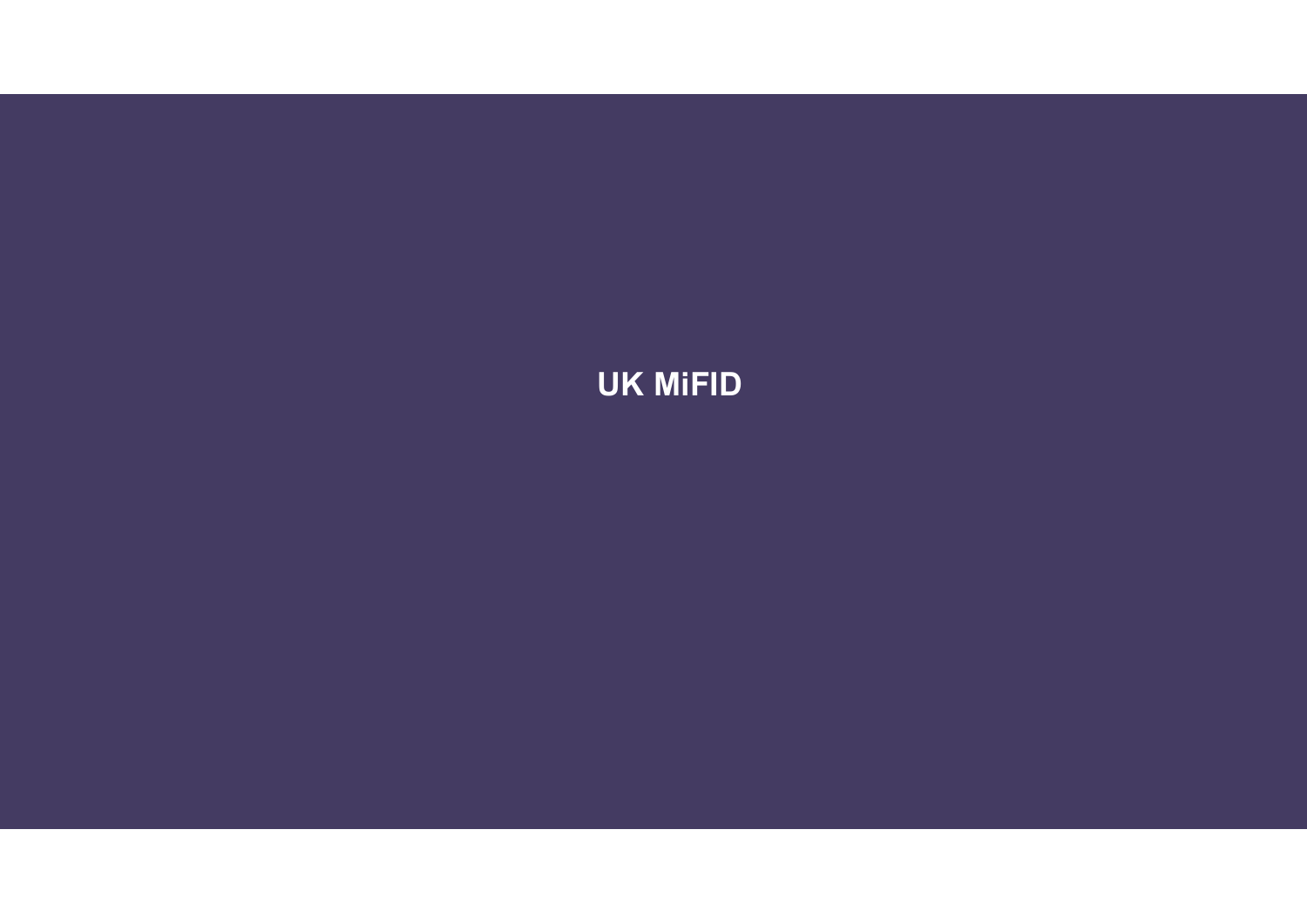# MiFID To UK MIFID !?



| <b>Possible changes to:</b> | <b>Possible impact to Asset Management</b>                                                                                                                                                             |
|-----------------------------|--------------------------------------------------------------------------------------------------------------------------------------------------------------------------------------------------------|
| Liquidity changes           | Currently 150 liquid bonds subject to UK MiFID transparency<br>requirements, calculations issued quarterly from transaction reports.<br>Expectation this is used!                                      |
| <b>Best Execution</b>       | From 1 December 2021, no longer be required to prepare RTS 27<br>and RTS 28 reports                                                                                                                    |
| Research                    | 1 March 2022, asset managers and research firms will be able<br>exempting the following from inducement rules on research:<br>research on SMEs below a market capitalisation of £200m<br>FICC research |
| Other changes?              | research provided by research providers who do not provide<br>execution services and are not part of a group that includes a firm<br>offering execution services<br>openly available research          |
|                             | Key is equivalency!!                                                                                                                                                                                   |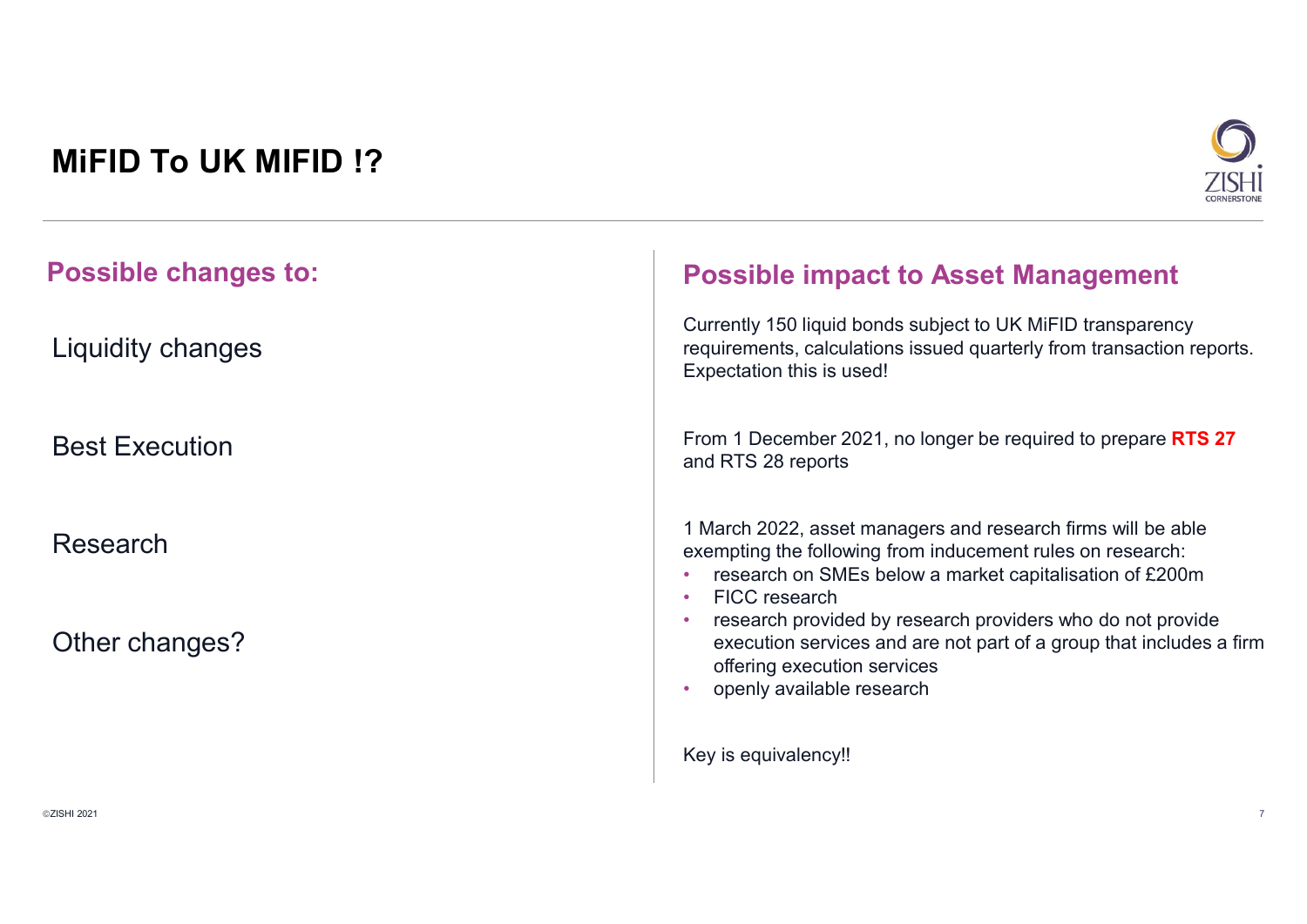# Changes To The Appointed Rep Regime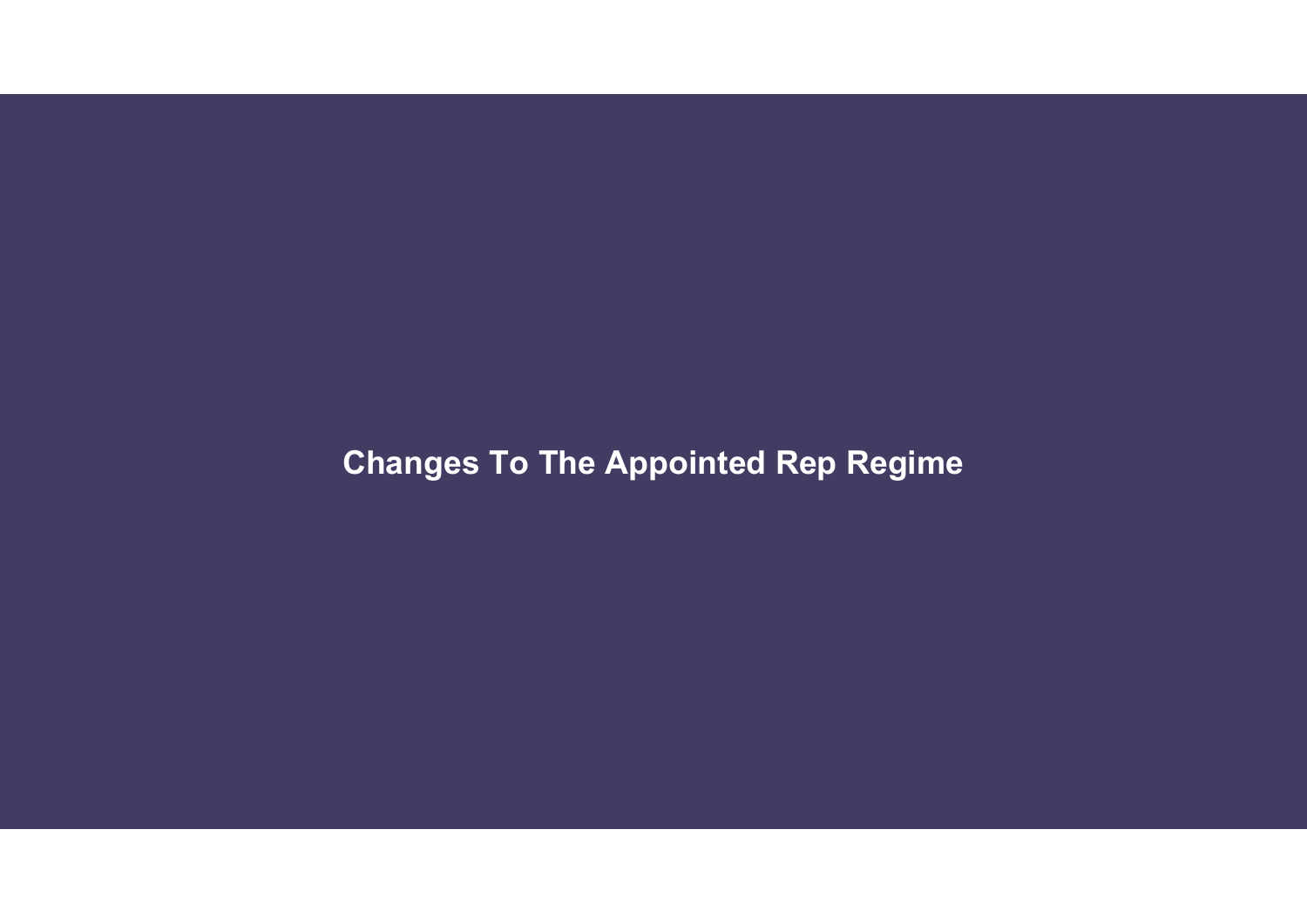## Changes To Appointed Representative Regime



Within 60 days prior to appointment

CP21/34 consultation ends 3rd March 2022

### Principal to provide

- 
- More timely reporting
- Detail on how they oversee ARs

Strengthen the responsibilities of Principal



### **Detail**

To include

- AR's business<br>• AR's revenue
- 
- 
- Additional information on ARs (Including IAR Introducer Appointed Representatives) • Complaints against the AR • AR's regulated and non-regulated activities

**Example:**<br> **Consider the Control of Consider Consider Consider Consider Complains against the AR<br>
• AR's reyenue<br>
• AR's regulated and non-regulated activities<br>
(Including IAR – Introducer Appointed Representatives)<br>
Deta** Details of regulated AR activity recorded against the Principal on the FCA register

Annually to check the accuracy of details and within 60 days of accounting period

Annually submit complaints data for each AR and revenue data for from both regulated and non-regulated activities (within 30 days of accounting period

Annually review that all Senior Managers at AR have remained F&P and:

- are appropriately experienced and trained to be responsible for the activities and business they carry on behalf of the principal
- have the necessary time to perform the tasks and/or functions assigned • have the requisite knowledge and skills to undertake the tasks
- 

 $\blacksquare$  and  $\blacksquare$  and  $\blacksquare$  are above the competence and capability of individuals at ARs.  $\blacksquare$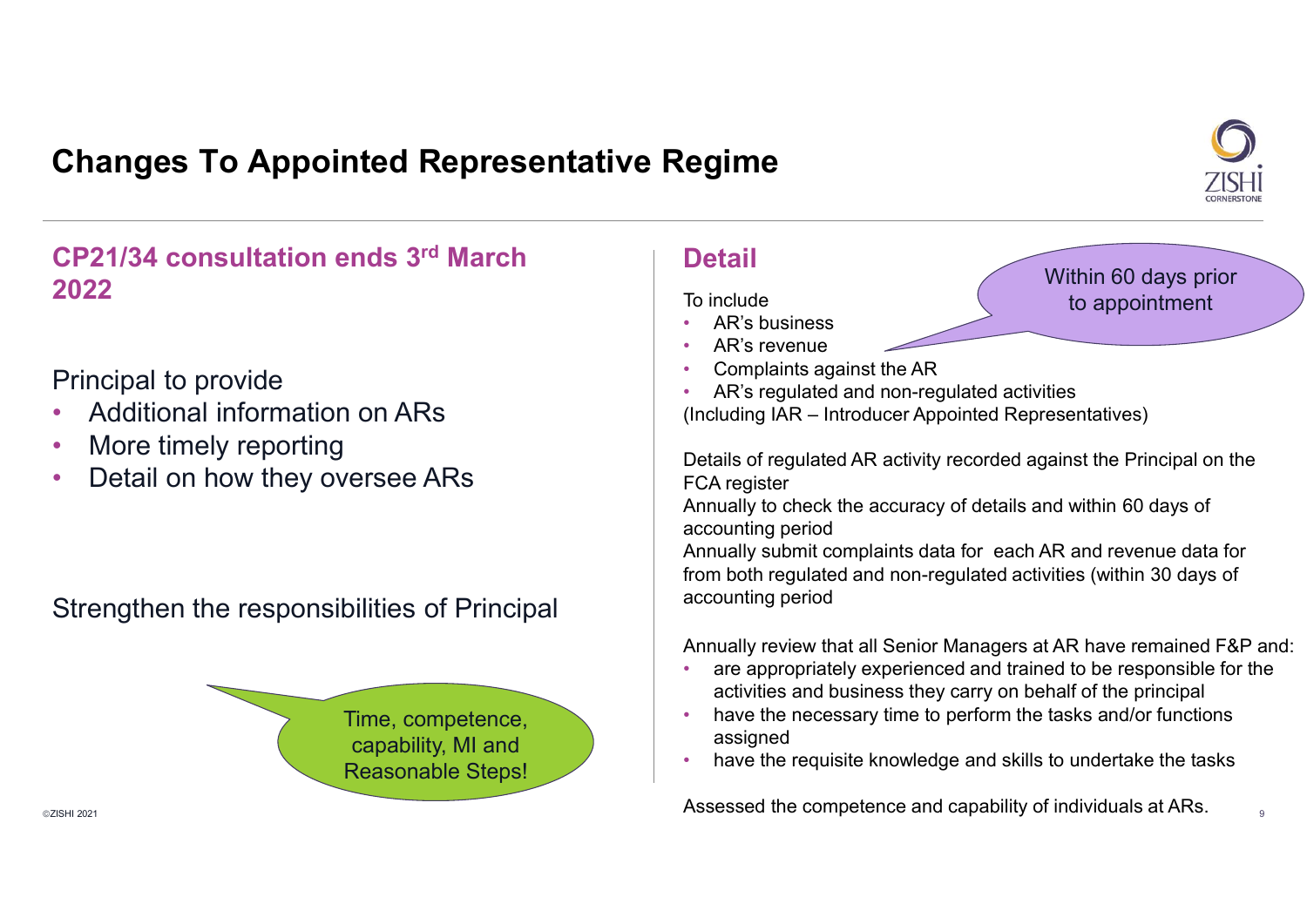Long Term Asset Funds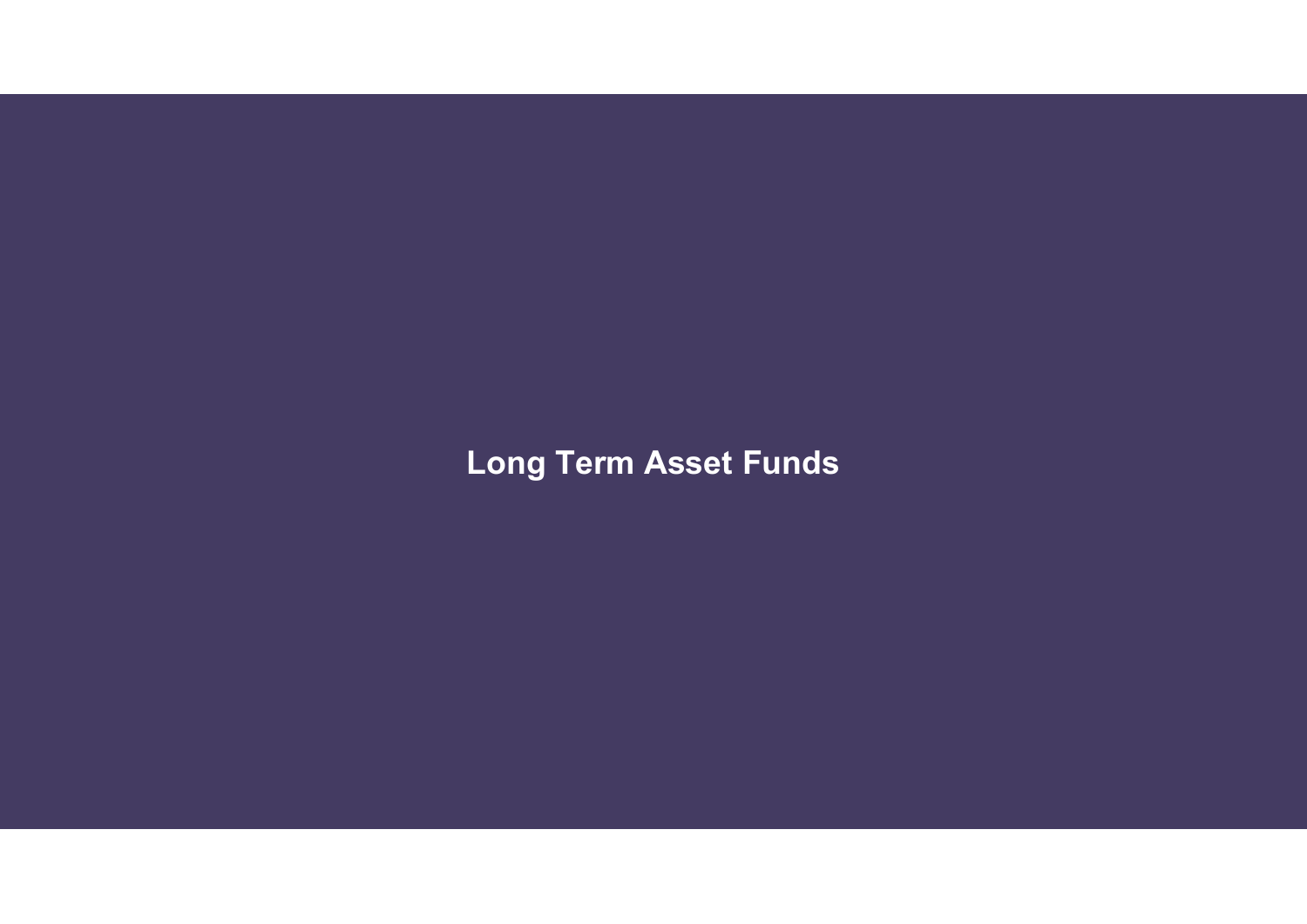# Long Term Asset Funds PS21/14 **Long Term Asset Funds PS21/14**<br>
Likely Investors Investments Impact for Asset Managers<br>
• Depositaries • Wide range of illiquid assets • Requires higher levels of Potential investors in long-



- 
- Depositaries<br>• Potential investors in longterm asset funds,
	- **•** Pension providers
	- Trustees of defined contribution or hybrid pension schemes
- Sophisticated or wealthy
- 
- investors Investment advisers Private wealth managers Insurers who write unit-
- linked insurance business Fund distributors
- 

- Wide range of illiquid assets
- Separate category of funds (from QIS)

- Requires higher levels of governance
- Longer redemption periods
- Additional disclosure
- Strong liquidity management

May allow you to market to more targeted audience with a more appropriate product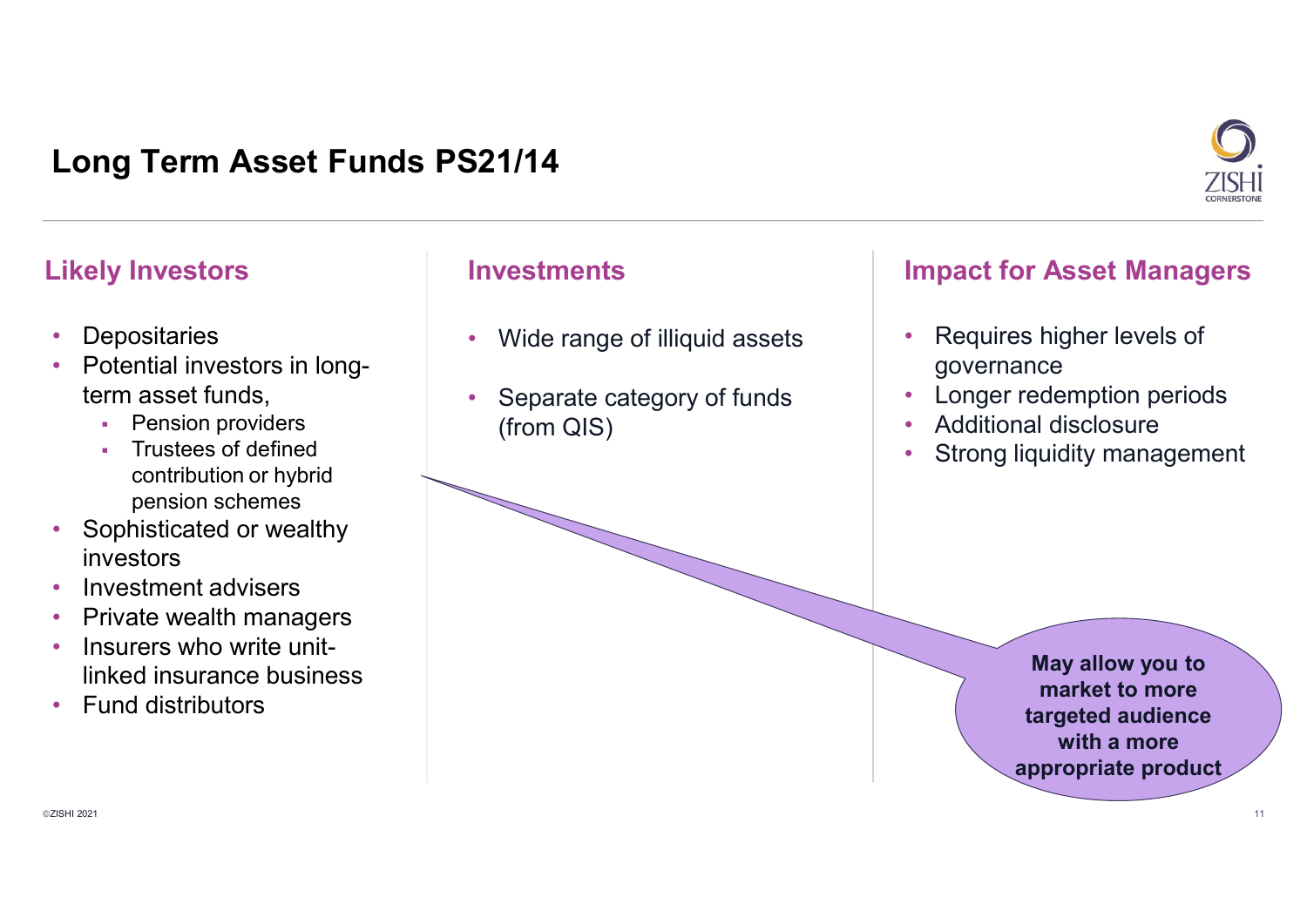Sustainable Change And It's Impact On Asset Management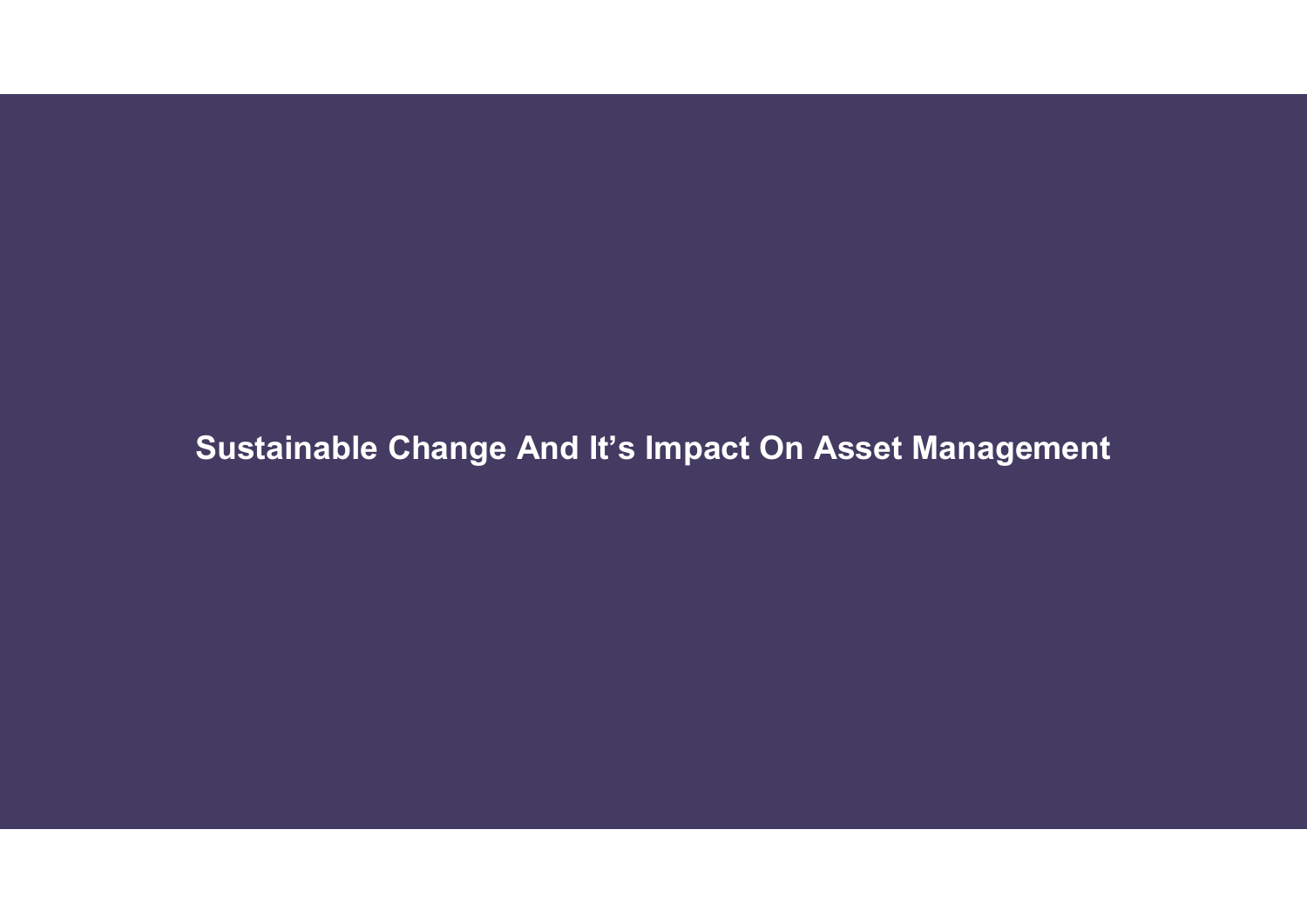## Sustainable Change



"The financial sector can only support the transition effectively if consumers can trust firms to deliver on their promises." Nikhil Rathi, CEO FCA at COP 26 3rd November 2021

"We are committed to seeing climate change and sustainability integrated into all financial transactions, not just dedicated sustainability-labelled securities and investments."

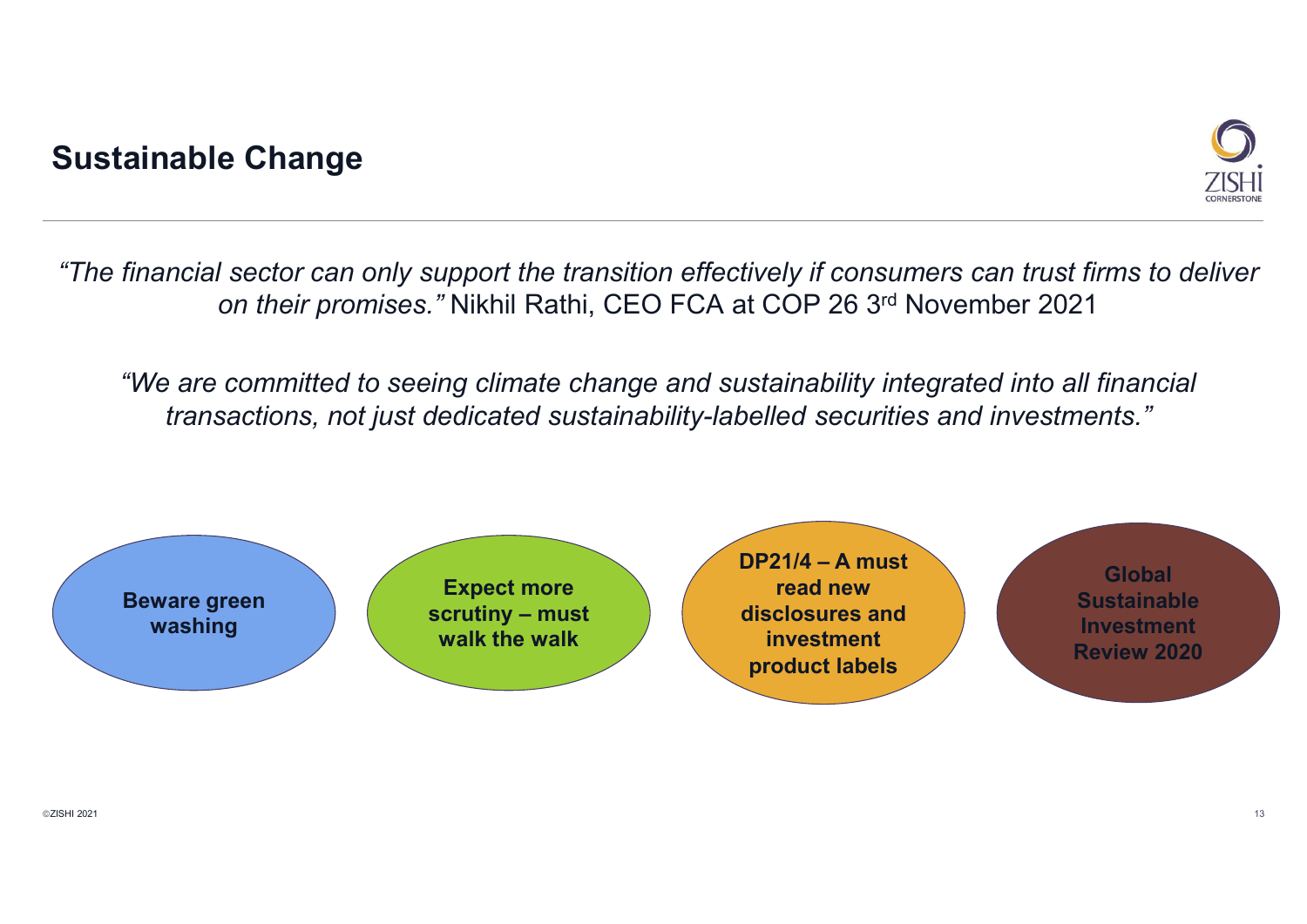

Please take a few moments to complete this short online survey, to help us understand your experience at this event.



https://www.surveymonkey.co.uk/r/BGVX8M7

To launch the survey, hold your phone/hand-held device camera over the QR code or click the link.